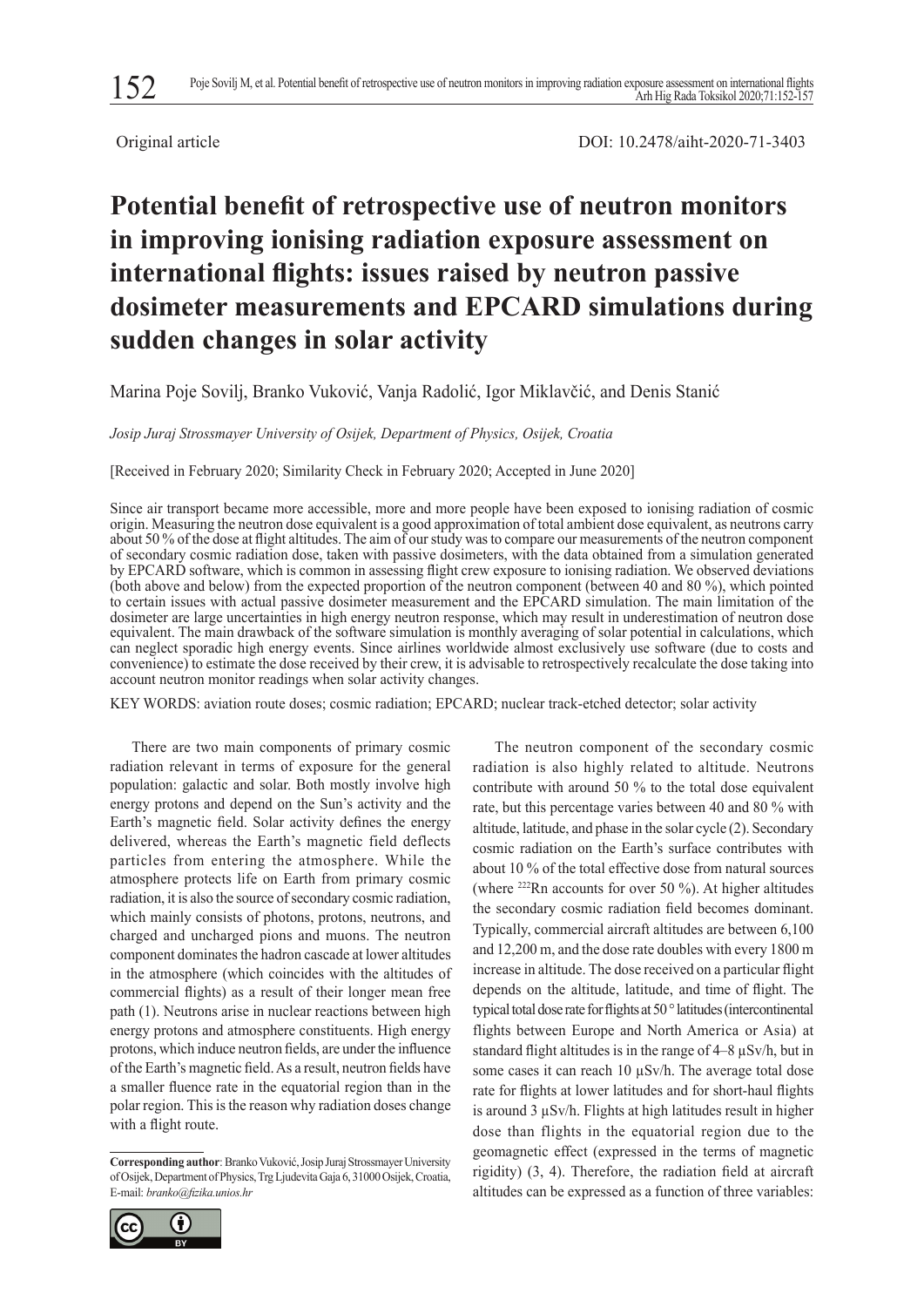flight altitude, solar modulation strength, and magnetic rigidity cut-off (5, 6).

Our previous study (3) presented the measurements of neutron dose equivalent on board several international flights during the first half of the solar cycle 24, while the aim of this study was to measure neutron dose equivalent on several international flights in its second half (from maximum to minimum) and to clearly discern the influence of solar activity, flight altitude, and flight route.

#### MATERIALS AND METHODS

For this study we used passive neutron dosimeters consisting of solid-state nuclear track etched detectors LR 115 or CR-39 (Dosirad/Algade, Bessines-sur-Gartempe, France and Intercast Europe Co., Parma, Italy, respectively) and <sup>10</sup>B foil as a converter (7–9). Nuclear reaction between the neutron and the boron converter  ${}^{10}B(n, α)$  <sup>7</sup>Li produces two charged particles: Li ion and an alpha particle that leave different tracks in the detector body. Li ions have a much shorter range than alpha particles and are easily discriminated

during etching. The dosimeters were calibrated in the CERN-EU high-energy reference field (CERF) in terms of known neutron ambient dose equivalent  $H^*(10) = 1.0$  mSv (10). The calibration parameters enabled us to calculate the sensitivity coefficient and the uncertainty of the dosimeter, as follows (1):

$$
k = \frac{H^{*}(10)}{D} = \frac{1.0 \text{ mSv}}{3285 \frac{\text{tracks}}{\text{cm}^2}} (0.30 \pm 0.01) \frac{\mu \text{Sv cm}^2}{\text{tracks}}
$$

where *k* is the sensitivity coefficient and *D* density of the tracks left by alpha particles produced by nuclear reaction between neutrons and boron. Sensitivity coefficient *k* of the dosimeter enables us to calculate neutron ambient dose equivalent and assess average neutron dose rate regardless of detector exposure.

However, considering that the CERF field has a relatively higher thermal neutron component than the atmosphere at aircraft altitudes, Equation 1 may result in an overestimation of *k*. Another limitation of the dosimeter are large uncertainties in high energy neutron response (11), which may result in underestimation of neutron dose



**Figure 1** European flights on which dosimeter measurements were taken [map created with the StepMap software (16)]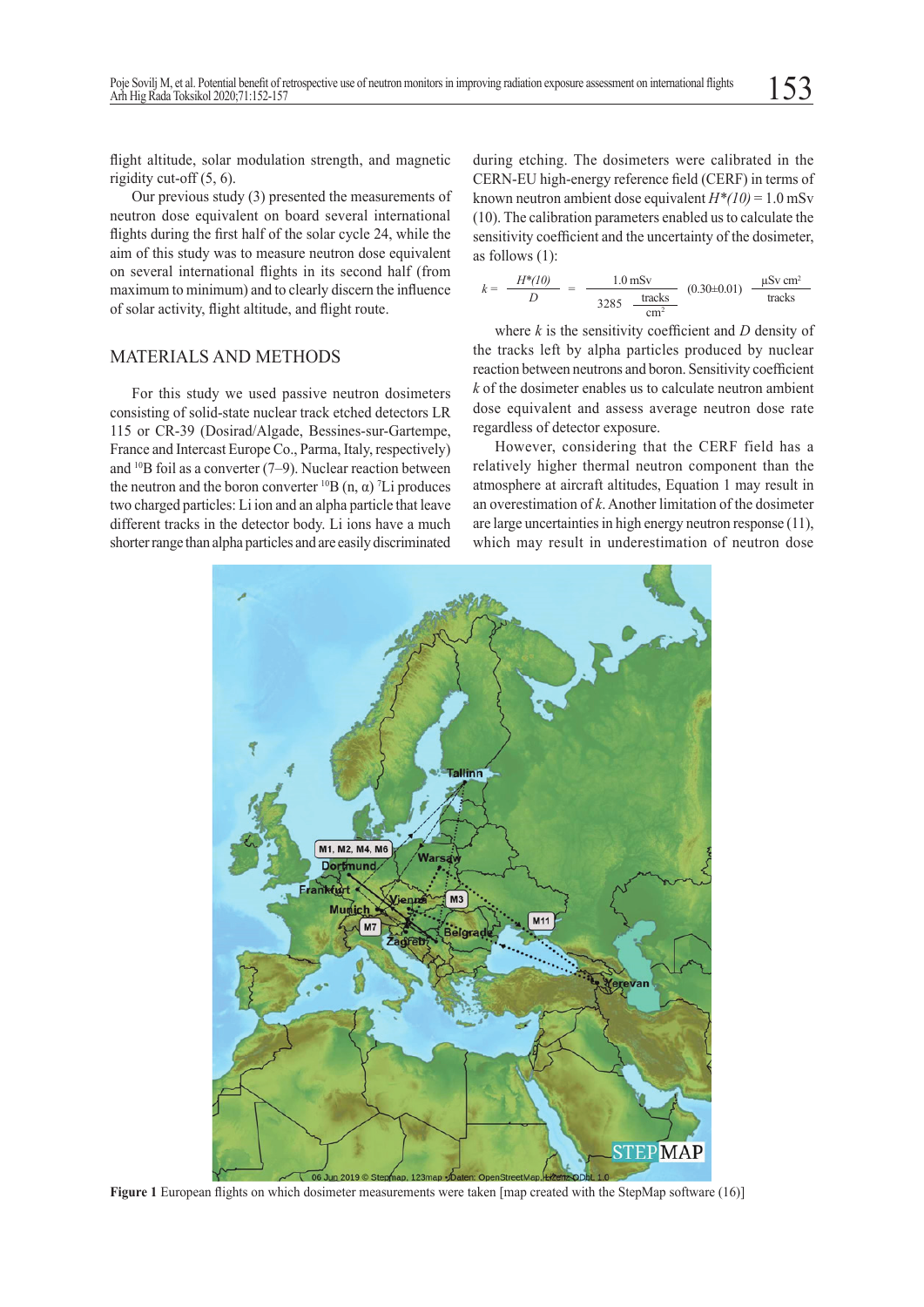

**Figure 2** Intercontinental flights on which dosimeter measurements were taken [map created with the StepMap software (16)]

equivalent. Uncertainty of measurements and detector manipulation were determined as described in our earlier study (3).

We then compared our measurements with simulations obtained with the European Program Package for the Calculation of Aviation Route Doses (EPCARD version 5.4.3, Helmholtz Zentrum Munich, German Research Centre for Environmental Health, Neuherberg, Germany) (12, 13), a German Aviation Authority-approved software based on the FLUKA (from German *FLUktuierende KAskade*) generalpurpose tool for calculating particle transport and interactions with matter (14, 15). The EPCARD program simulates a flight (with time resolution of 1 min) in the "quasi-real" radiation field of cosmic secondary particles. It uses a largescale set of "fluence-to-dose" conversion coefficients to calculate dose quantities (in  $\mu Sv$ ) in terms of ambient dose equivalent [*H\* (10)*] and effective dose.

To determine neutron ambient dose equivalent as a measure of aircraft crew and passenger exposure passive dosimeters were taken on board of eleven international flights – shorter within Europe (M1, M2, M3, M4, M6, M7, M11, Figure 1) and longer between continents (M5, M8, M9, M10, Figure 2). As a standard procedure, the measurements do not include 15 min for the take-off and 15 min for landing.

### RESULTS AND DISCUSSION

Table 1 shows the results of passive dosimeter measurements and calculated average neutron ambient dose rates. The dose rate was calculated to easily compare measured and simulated values with known effects on the dose rate, such as the geomagnetic effect. Higher flight altitudes correlated with intercontinental flights and lower altitudes with European flights.

Figure 3 shows the proportion of neutron ambient dose equivalent (obtained by measurement) in the total ambient dose equivalent (obtained by EPCARD software simulation). It also clearly shows that our measurements are outside of the widely accepted neutron contribution range of 40–80 %. We assumed that these discrepancies were the result of solar influence and checked them against specific flight times. We also checked the data from the Oulu neutron monitor (17, 18). Both confirmed our assumption. All of the flights were taken in the second part of the Solar cycle 24, that is, between 2014 (solar maximum) and 2018 (solar minimum). During the solar maximum, Sun releases sudden outbursts of energy and matter, which are called flares or solar proton events. These events can last for several hours to several days, and their energy can vary over several orders of magnitude. Energies that are high enough to drive particles deeply into the Earth's atmosphere and increase radiation at aircraft altitudes can be observed with neutron monitors from the ground and are called ground level enhancements (GLE). During the strongest events, neutron flux can be several dozens of times higher than usual. In addition, when solar activity is weak, the flux of the galactic component of the primary cosmic radiation is expected to increase, which, in turn, increases radiation in the atmosphere. It is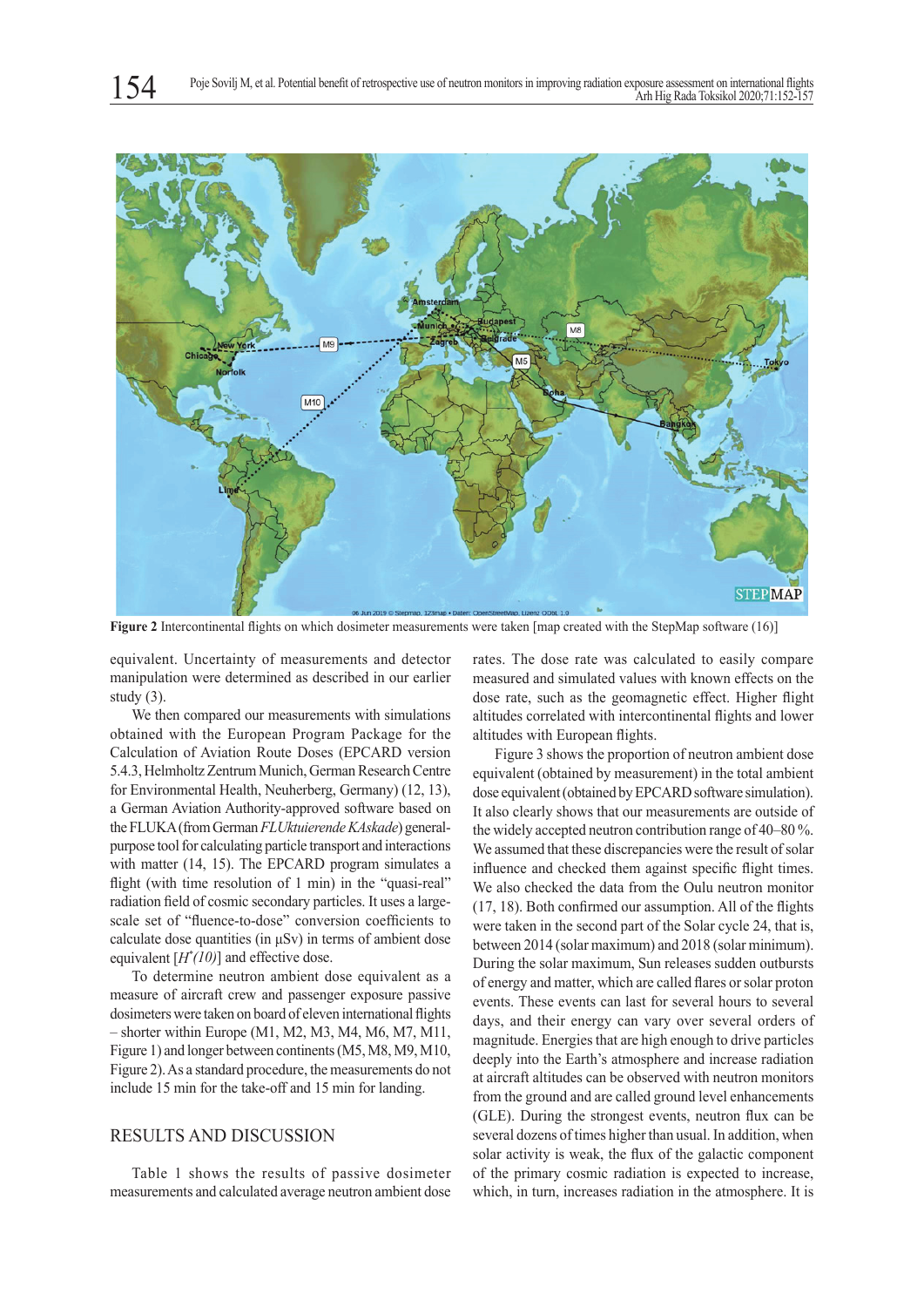**Table 1** Overview of the data obtained by measurements and simulations for the eleven flights studied. All of the measured results are written with associated uncertainties

| <b>Measurement code/</b><br>flight route                           | Date of<br>flight                    | Average<br>neutron<br>track density<br>(track/cm <sup>2</sup> ) | <b>Measured</b><br>neutron<br>ambient<br>dose $(\mu Sv)$ | <b>Calculated</b><br>neutron<br>ambient<br>dose rate<br>$(\mu Sv/h)$ | <b>Total</b><br>ambient dose<br>equivalent<br>obtained<br>by using<br><b>EPCARD</b><br>$(\mu Sv)$ | <b>Total</b><br>ambient dose<br>rate obtained<br>by using<br><b>EPCARD</b><br>$(\mu Sv/h)$ |
|--------------------------------------------------------------------|--------------------------------------|-----------------------------------------------------------------|----------------------------------------------------------|----------------------------------------------------------------------|---------------------------------------------------------------------------------------------------|--------------------------------------------------------------------------------------------|
| M1: Belgrade-<br>Dortmund-Belgrade                                 | November<br>2014                     | 11.9                                                            | $3.6 \pm 1.4$                                            | $0.90 \pm 0.83$                                                      | 20                                                                                                | 5                                                                                          |
| M2: Belgrade-<br>Dortmund-Belgrade                                 | December<br>2014/<br>January<br>2015 | 42.0                                                            | $13\pm 6.8$                                              | $2.9 \pm 1.5$                                                        | 20                                                                                                | 5                                                                                          |
| M3: Belgrade-<br>Tallinn-Belgrade                                  | March 2015                           | 81.6                                                            | $25 \pm 15$                                              | $4.1 \pm 3.7$                                                        | 32                                                                                                | 5.3                                                                                        |
| M4: Belgrade-<br>Dortmund-Belgrade                                 | March 2015                           | 11.2                                                            | $3.4 \pm 1.4$                                            | $0.85 \pm 0.92$                                                      | 20                                                                                                | 5                                                                                          |
| M5: Zagreb-<br>Budapest-Doha-<br>Bangkok-Doha-<br>Budapest-Zagreb  | May 2015                             | 82.6                                                            | $25 \pm 6.5$                                             | $1.0 \pm 0.3$                                                        | 62                                                                                                | 2.4                                                                                        |
| M6: Belgrade-<br>Dortmund-Belgrade                                 | June 2015                            | 15.6                                                            | $4.7 \pm 2.4$                                            | $1.2 \pm 0.9$                                                        | 20                                                                                                | 5                                                                                          |
| M7: Zagreb-<br>Frankfurt-Tallinn-<br>Munich-Belgrade               | May 2016                             | 117.1                                                           | $35 \pm 8.1$                                             | $4.1 \pm 1.4$                                                        | 17                                                                                                | $\overline{2}$                                                                             |
| M8: Zagreb-<br>Munich-Tokyo-<br>Munich-Zagreb                      | December<br>2016                     | 360.0                                                           | $108 \pm 19$                                             | $4.3 \pm 1.2$                                                        | 154                                                                                               | 6.2                                                                                        |
| M9: Belgrade-New<br>York-Norfolk-<br>Chicago-New York-<br>Belgrade | <b>July 2017</b>                     | 188.9                                                           | $57 \pm 6.4$                                             | $2.4 \pm 0.4$                                                        | 166                                                                                               | 6.9                                                                                        |
| M10: Budapest-<br>Amsterdam-Lima-<br>Amsterdam-<br><b>Budapest</b> | October<br>2017                      | 60.5                                                            | $18 \pm 6.4$                                             | $0.65 \pm 0.20$                                                      | 108                                                                                               | 3.9                                                                                        |
| M11: Zagreb-<br>Warsaw-Yerevan-<br>Vienna-Zagreb                   | October<br>2017                      | 23.5                                                            | $7.1 \pm 5.9$                                            | $0.71 \pm 0.63$                                                      | 37                                                                                                | 3.7                                                                                        |

expected that the annual radiation dose during the solar minimum of the solar cycle 24/25 (five years) will be 19 % higher than in the last cycle (19).

However, sometimes solar flares with increased flux of charged particles flowing towards the Earth deflect protons of the galactic component of the primary cosmic radiation and therefore decrease neutron flux of the secondary cosmic radiation in the atmosphere. Such events are called Forbush decreases and may lower neutron flux by more than 20 % (20, 21). A case in point are our M1, M2, M4, and M6 measurements taken on the Belgrade–Dortmund flights at different times and therefore solar activities. The M2 measurement had much higher proportion of neutron dose rate than the other three measurements, as it occurred at

very high solar activity (with 150 sunspots and several large solar proton events). This increase in neutron flux was also confirmed by the Oulu neutron monitor. The remaining three measurements (M1, M4, and M6) coincided with the opposite effect on the neutron flux (Forbush decrease).

Another measurement that stands out is M7 (Zagreb– Frankfurt–Tallinn–Munich–Belgrade), with an extreme jump above the simulated total ambient dose equivalent. It coincided with an intense G2-class solar flare reported by the NASA's Solar Dynamics Observatory on 13 May 2015 that caused geomagnetic storms around the poles (22). The EPCARD software simulation, however, did not include this peak, as it averages solar potential over a month. The geomagnetic effect on the dose rate can also be spotted if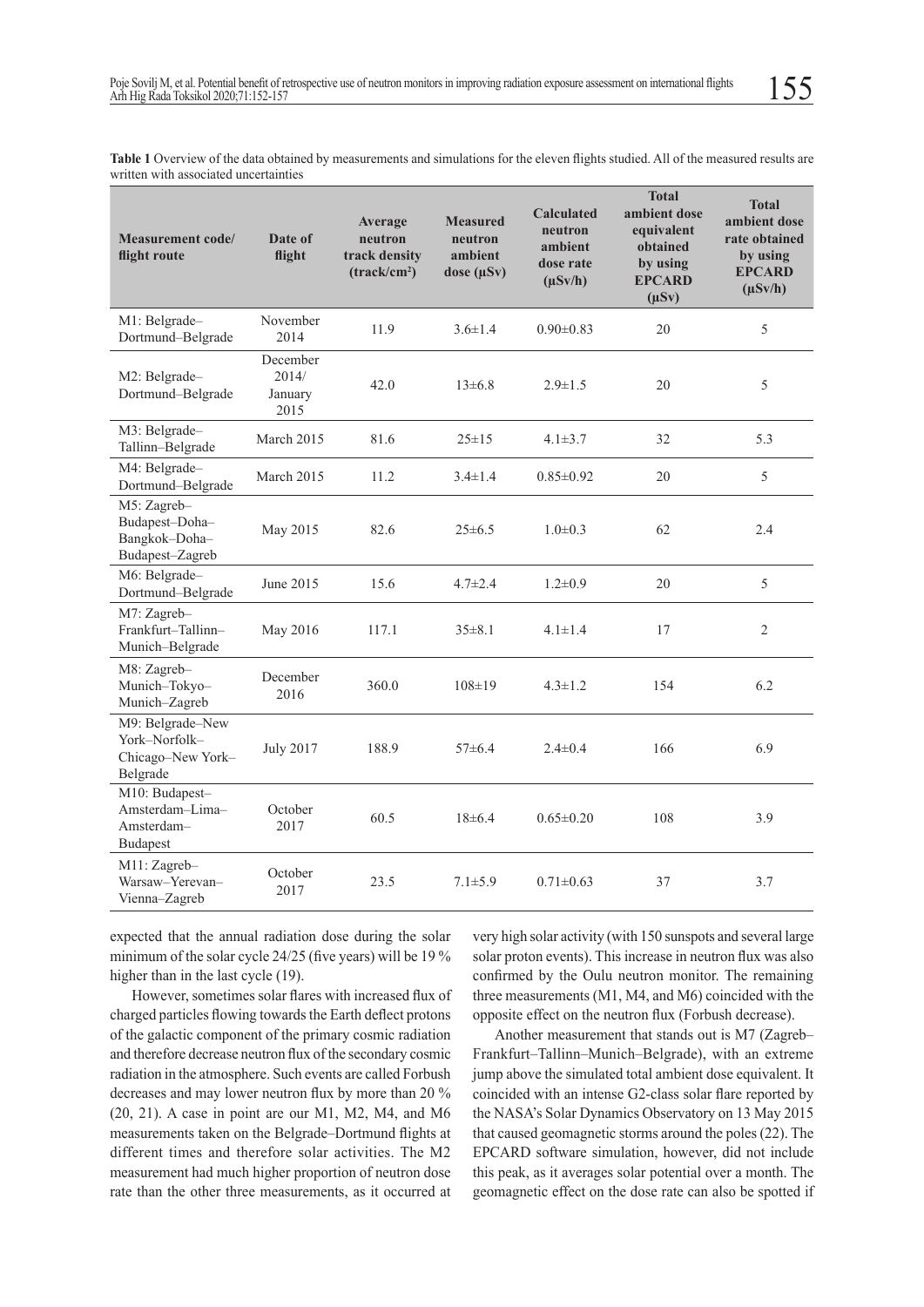

**Figure 3** Measured neutron ambient dose equivalent (dark grey colour) and its percentage in the total EPCARD-simulated ambient dose equivalent (light grey colour; software). M1 to M11 designations correspond to flights in Table 1

we compare the flights at equatorial routes (M5 and M10) and the flights at polar routes (M8 and M9).

## **CONCLUSION**

Our findings confirm the strong influence of solar activity on both the increase or decrease of the neutron component of ambient dose equivalent we already reported earlier (3). The EPCARD software (and other similar programs) used by airlines to monitor radiation exposure run the risk of undermining actual doses by averaging solar potential over a month. A question remains whether flight crews are exposed to higher doses of radiation over the periods of high solar activity or unusual solar behaviour than simulations show. To address this main drawback and a source of possible underestimation of the dose received by the crew, dose estimations should therefore take into account flare (SPE) recordings by neutron monitors retrospectively.

#### REFERENCES

1. Bartlett D. Radiation protection aspects of the cosmic radiation exposure of aircraft crew. Radiat Prot Dosim 2004;109:349-55. doi: 10.1093/rpd/nch311

- 2. UNSCEAR 2008 Report. Sources and effects of ionizing radiation; United Nations Scientific Committee on the Effects of Atomic radiation. Vol I - Report to the General Assembly with Scientific Annexes A and B [displayed 18 May 2020]. Available https://www.unscear.org/docs/publications/2008/ UNSCEAR\_2008\_Report\_Vol.I.pdf
- 3. Poje M, Vuković B, Radolić V, Miklavčić I, Planinić J. Neutron radiation measurements on several international flights. Health Phys 2015;108:344-50. doi: 10.1097/ HP.0000000000000192
- 4. Vuković B, Radolić V, Lisjak I, Vekić B, Poje M, Planinić J. Some cosmic radiation dose measurements aboard flights connecting Zagreb Airport. Appl Radiat Isot 2008;66:247-51. doi: 10.1016/j.apradiso.2007.09.001
- 5. Poje M, Vuković B, Radolić V, Miklavčić I, Faj D, Varga Pajtler M, Planinić J. Mapping of cosmic radiation dose in Croatia. J Environ Radioact 2012;103:30-3. doi: 10.1016/j. jenvrad.2011.08.016
- 6. Paschoa AS, Steinhäusler F. Technologically Enhanced Natural Radiation. Radioactivity in the Enviroment, Vol. 17. Amsterdam: Elsevier; 2010.
- 7. Horwacik T, Bilski P, Olko P, Spurny F, Turek K. Investigations of doses on board commercial passenger aircraft using CR-39 and thermoluminiscent detectors. Radiat Prot Dosim 2004;110:377-80. doi: 10.1093/rpd/nch132
- 8. Bartlett DT, Tanner RJ, Hager LG. The high energy neutron response characteristics of a passive survey instrument for